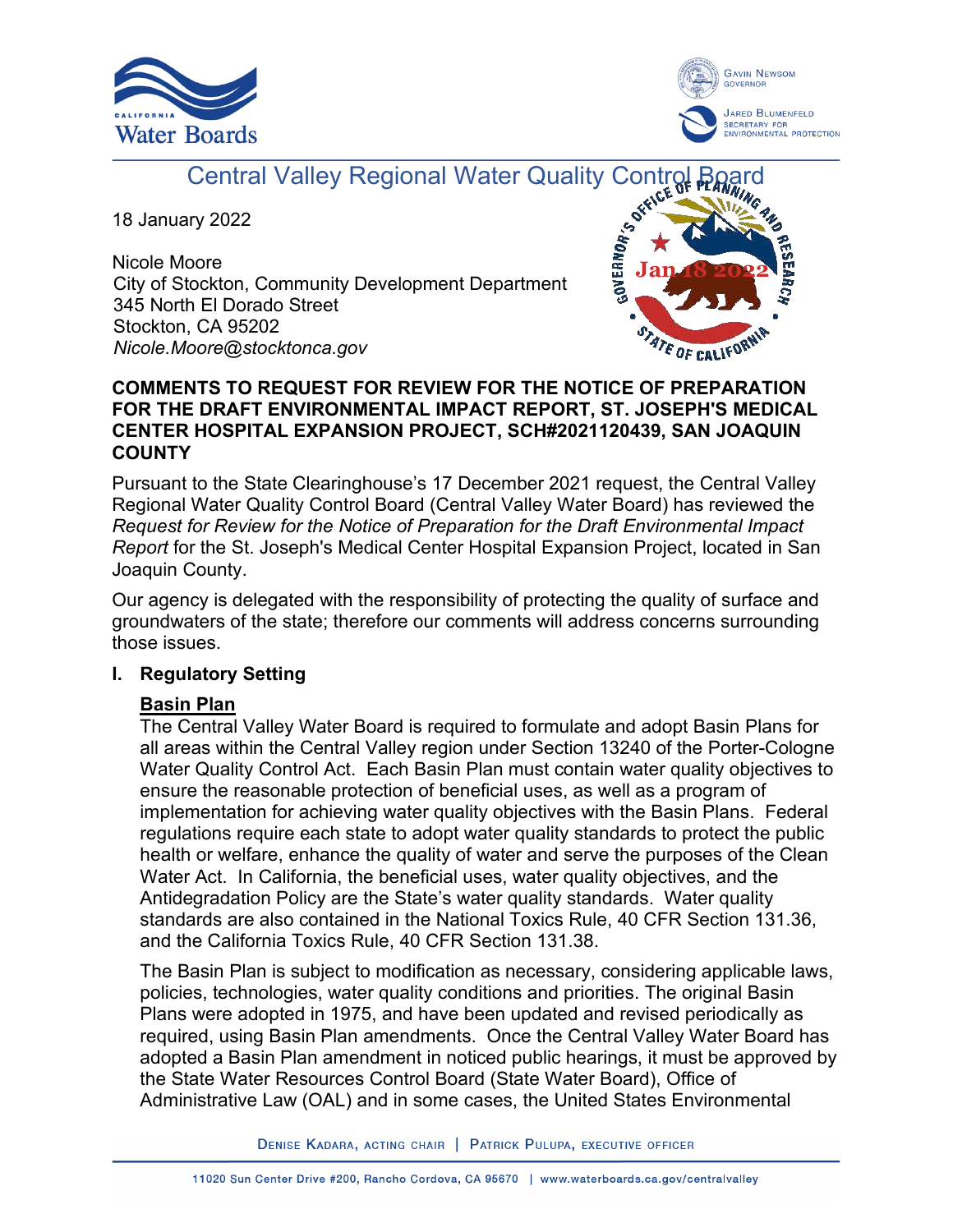Protection Agency (USEPA). Basin Plan amendments only become effective after they have been approved by the OAL and in some cases, the USEPA. Every three (3) years, a review of the Basin Plan is completed that assesses the appropriateness of existing standards and evaluates and prioritizes Basin Planning issues. For more information on the *Water Quality Control Plan for the Sacramento and San Joaquin River Basins*, please visit our website:

[http://www.waterboards.ca.gov/centralvalley/water\\_issues/basin\\_plans/](http://www.waterboards.ca.gov/centralvalley/water_issues/basin_plans/)

#### **Antidegradation Considerations**

All wastewater discharges must comply with the Antidegradation Policy (State Water Board Resolution 68-16) and the Antidegradation Implementation Policy contained in the Basin Plan. The Antidegradation Implementation Policy is available on page 74 at:

https://www.waterboards.ca.gov/centralvalley/water\_issues/basin\_plans/sacsjr\_2018 05.pdf

#### In part it states:

*Any discharge of waste to high quality waters must apply best practicable treatment or control not only to prevent a condition of pollution or nuisance from occurring, but also to maintain the highest water quality possible consistent with the maximum benefit to the people of the State.*

*This information must be presented as an analysis of the impacts and potential impacts of the discharge on water quality, as measured by background concentrations and applicable water quality objectives.*

The antidegradation analysis is a mandatory element in the National Pollutant Discharge Elimination System and land discharge Waste Discharge Requirements (WDRs) permitting processes. The environmental review document should evaluate potential impacts to both surface and groundwater quality.

#### **II. Permitting Requirements**

#### **Construction Storm Water General Permit**

Dischargers whose project disturb one or more acres of soil or where projects disturb less than one acre but are part of a larger common plan of development that in total disturbs one or more acres, are required to obtain coverage under the General Permit for Storm Water Discharges Associated with Construction and Land Disturbance Activities (Construction General Permit), Construction General Permit Order No. 2009-0009-DWQ. Construction activity subject to this permit includes clearing, grading, grubbing, disturbances to the ground, such as stockpiling, or excavation, but does not include regular maintenance activities performed to restore the original line, grade, or capacity of the facility. The Construction General Permit requires the development and implementation of a Storm Water Pollution Prevention Plan (SWPPP). For more information on the Construction General Permit, visit the State Water Resources Control Board website at:

[http://www.waterboards.ca.gov/water\\_issues/programs/stormwater/constpermits.sht](http://www.waterboards.ca.gov/water_issues/programs/stormwater/constpermits.shtml) [ml](http://www.waterboards.ca.gov/water_issues/programs/stormwater/constpermits.shtml)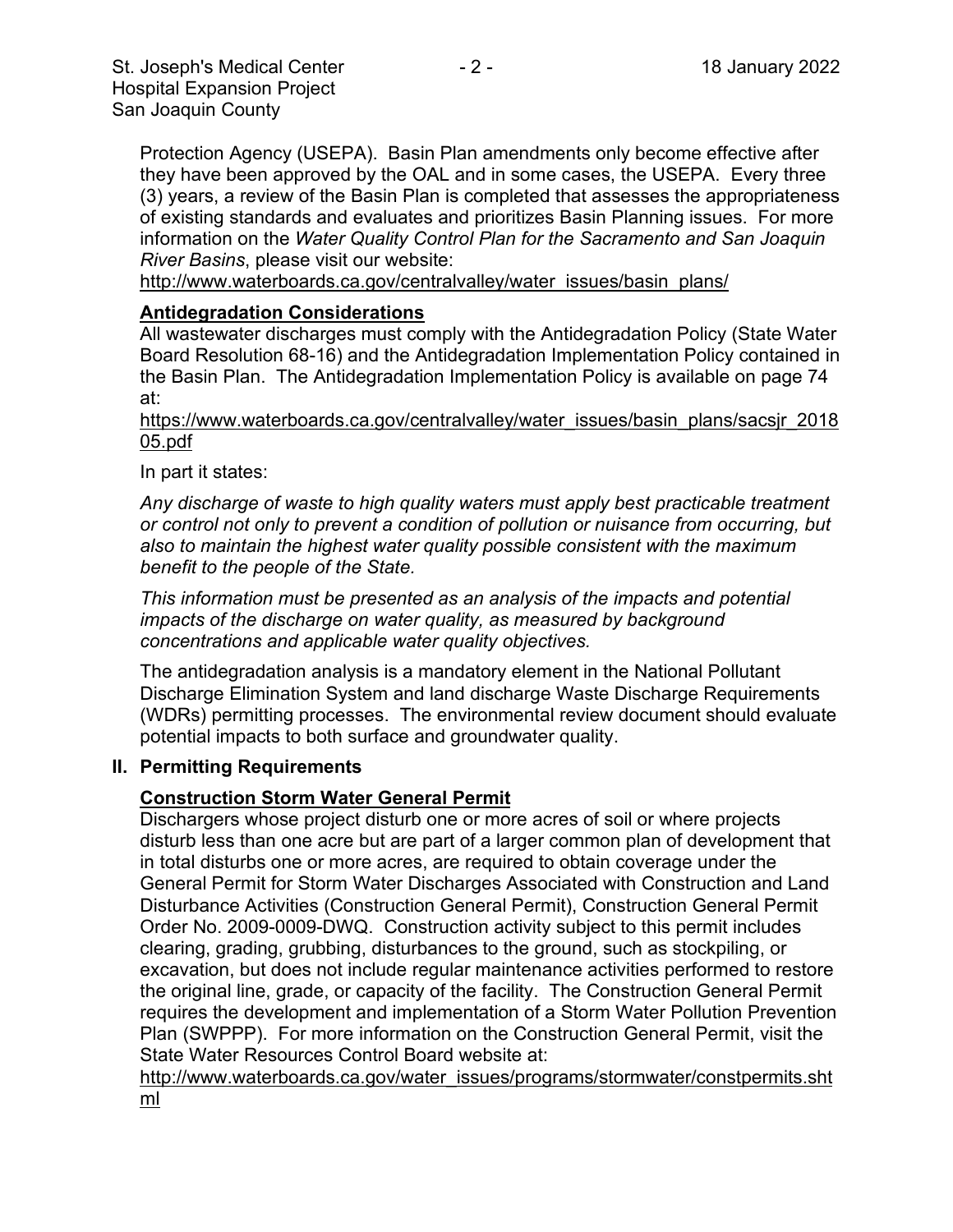## **Industrial Storm Water General Permit**

Storm water discharges associated with industrial sites must comply with the regulations contained in the Industrial Storm Water General Permit Order No. 2014- 0057-DWQ. For more information on the Industrial Storm Water General Permit, visit the Central Valley Water Board website at:

http://www.waterboards.ca.gov/centralvalley/water\_issues/storm\_water/industrial\_ge neral\_permits/index.shtml

# **Dewatering Permit**

If the proposed project includes construction or groundwater dewatering to be discharged to land, the proponent may apply for coverage under State Water Board General Water Quality Order (Low Threat General Order) 2003-0003 or the Central Valley Water Board's Waiver of Report of Waste Discharge and Waste Discharge Requirements (Low Threat Waiver) R5-2018-0085. Small temporary construction dewatering projects are projects that discharge groundwater to land from excavation activities or dewatering of underground utility vaults. Dischargers seeking coverage under the General Order or Waiver must file a Notice of Intent with the Central Valley Water Board prior to beginning discharge.

For more information regarding the Low Threat General Order and the application process, visit the Central Valley Water Board website at:

http://www.waterboards.ca.gov/board\_decisions/adopted\_orders/water\_quality/2003/ wqo/wqo2003-0003.pdf

For more information regarding the Low Threat Waiver and the application process, visit the Central Valley Water Board website at:

https://www.waterboards.ca.gov/centralvalley/board\_decisions/adopted\_orders/waiv ers/r5-2018-0085.pdf

# **Limited Threat General NPDES Permit**

If the proposed project includes construction dewatering and it is necessary to discharge the groundwater to waters of the United States, the proposed project will require coverage under a National Pollutant Discharge Elimination System (NPDES) permit. Dewatering discharges are typically considered a low or limited threat to water quality and may be covered under the General Order for *Limited Threat Discharges to Surface Water* (Limited Threat General Order). A complete Notice of Intent must be submitted to the Central Valley Water Board to obtain coverage under the Limited Threat General Order. For more information regarding the Limited Threat General Order and the application process, visit the Central Valley Water Board website at:

https://www.waterboards.ca.gov/centralvalley/board\_decisions/adopted\_orders/gene ral\_orders/r5-2016-0076-01.pdf